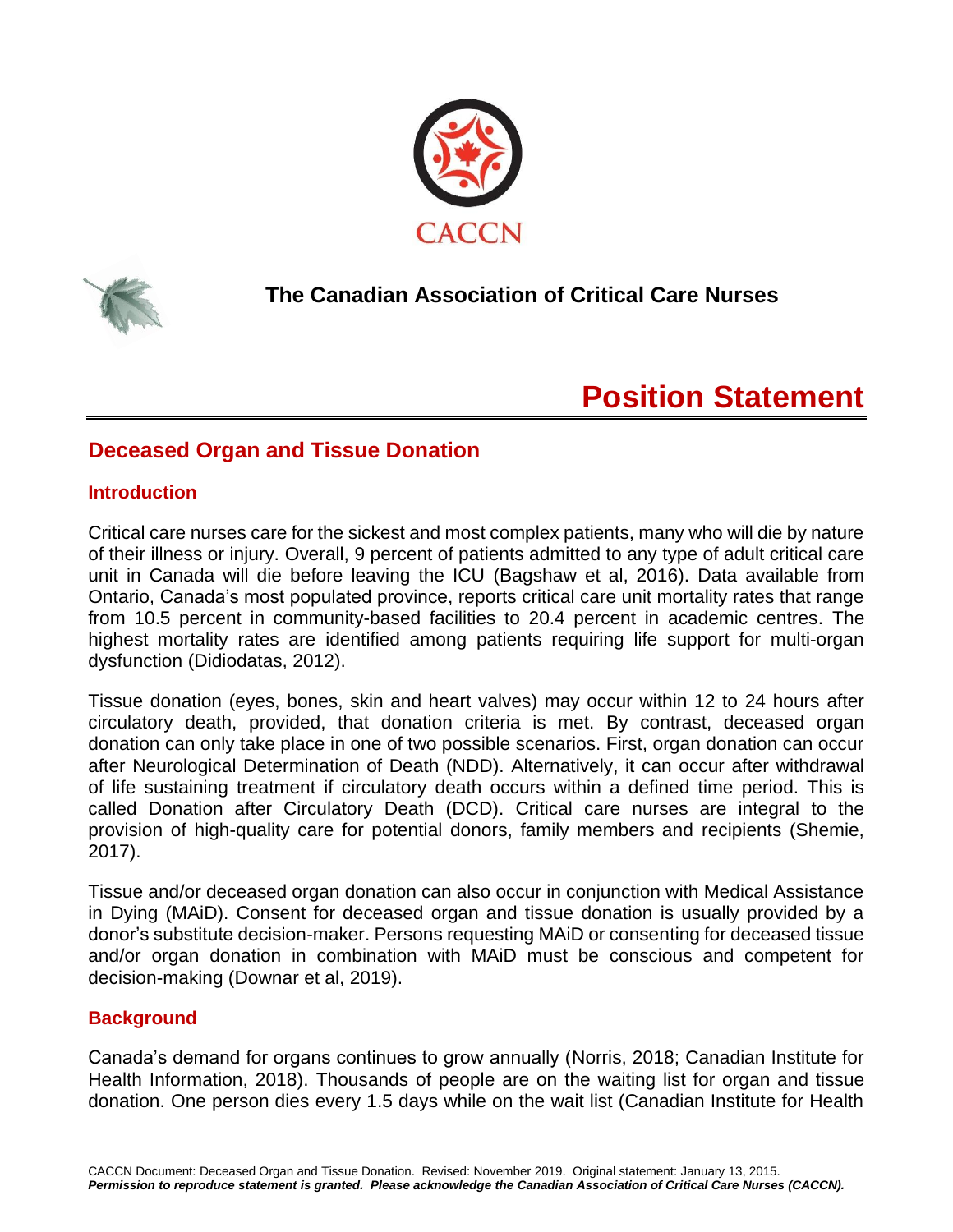Information, 2014). Organ and tissue donation are life-saving and life-enhancing procedures for suitable patients.

In 2018, 4,351 patients (2,890 active/1461 on hold) were in need of a single organ transplant, while 141 (87 active/54 on hold) were in a need of more than one. A total of 762 donors (532 NDD and 230 DCD) provided 2,829 organs.

## **CACCN Position**

CACCN endorses the following factors as essential elements of critical care nursing knowledge and practice in the context of organ and tissue donation.

- 1. There is a disparity between the number of Canadians waiting for an organ transplant and the number of organs donated
- 2. All eligible persons (or their substitute decision-makers) have the right to choose or refuse organ and/or tissue donation.
- 3. Front line providers must maintain an ethical duty of care, protecting the interests of dying patients while also fulfilling best practices for organ and tissue donation (Canadian Association of Critical Care Nurses, 2017; Canadian Nurses Association, 2017).
- 4. Advocating for and identifying potential organ and tissue donors, with the assistance of an organ and tissue donation specialist, is a standard of care.
- 5. Supporting the patient and their family in whichever decision they make is an important component of high-quality end-of-life care in ICU.
- 6. Critical care nurses support and participate in the organ and tissue donation process in accordance with national and provincial legislation, and in alignment with employer policies.
- 7. Critical care nurses collaborate with organ and tissue donation specialists and interdisciplinary team members throughout the donation process.
- 8. Donor and recipient anonymity are protected and respected in accordance with current provincial/territorial legislation and professional nursing code of ethics (CNA, 2017;).
- 9. Organ and tissue donation principles should be integrated into critical care nursing curricula and unit orientation.

#### **Statement**

The CACCN believes that all eligible persons have a right to choose to donate organs and/or tissues. Critical care nurses forge unique relationships with patients and families, providing them with the opportunity to explore organ and tissue donation at end of life.

#### **Responsibilities of the Critical Care Nurse**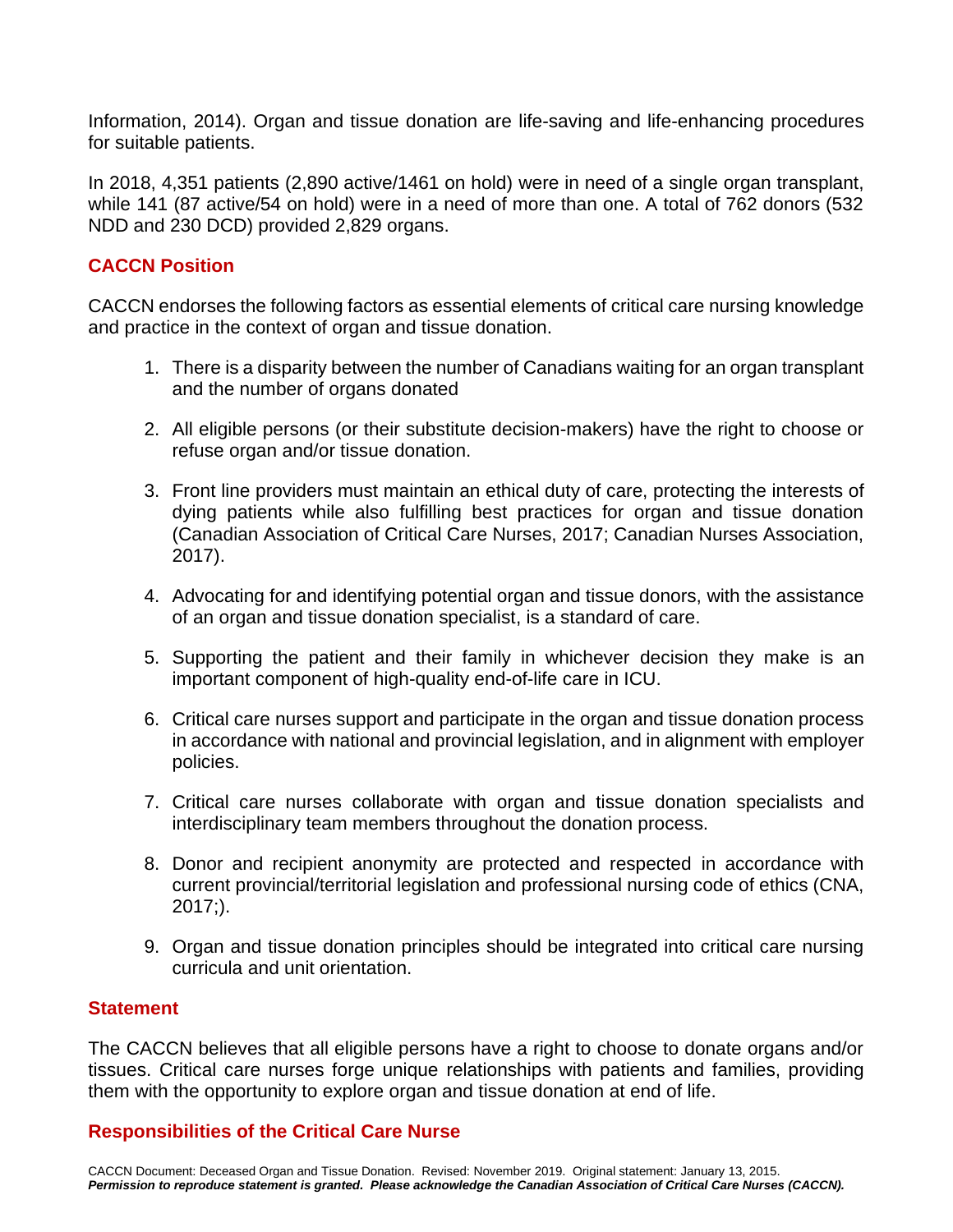Critical care nurses provide expert care to patients and families at the end of life. They should be aware of deceased tissue and organ donation guidelines, practice standards and resources. Donation processes are defined by Accreditation Canada, Transplant Québec as well as Canadian Blood Services Canadian Clinical Guidelines on donation (Canadian Association of Critical Care Nurses, 2017; Accreditation Canada, 2019).

## **Glossary**

#### **Neurological Determination of Death (NDD):**

Neurological Determination of Death (NDD) is the irreversible loss of the capacity for consciousness combined with the irreversible loss of all brain stem functions, including the capacity to breathe (Canadian Council for Donation and Transplantation, 2003).

## **Donation after Circulatory Death (DCD):**

Patients who do not fulfill criteria for NDD and in whom withdrawal of life support has been determined to be the most appropriate plan of care, may be eligible for organ donation immediately after Circulatory Death (DCD). DCD refers to the controlled circumstances where death is anticipated but has not yet occurred because of the presence of life-sustaining therapy in the context of a non-recoverable illness or injury. Once a consensual decision (physician and patient or family) is made to withdraw life sustaining therapies where imminent death is anticipated, organ donation can be explored (Shemie, 2006).

#### **Medical Assistance in Dying (MAiD):**

Medical Assistance in Dying (MAiD) is *"the administering by a physician or nurse practitioner of a substance to a person, at their request, that causes their death; or the prescribing or providing by a physician or nurse practitioner of a substance to a person at their request, so that they may self-administer the substance and in doing so cause their own death"* (Parliament of Canada, 2016)

> *Approved by the CACCN Board of Directors November 11, 2019*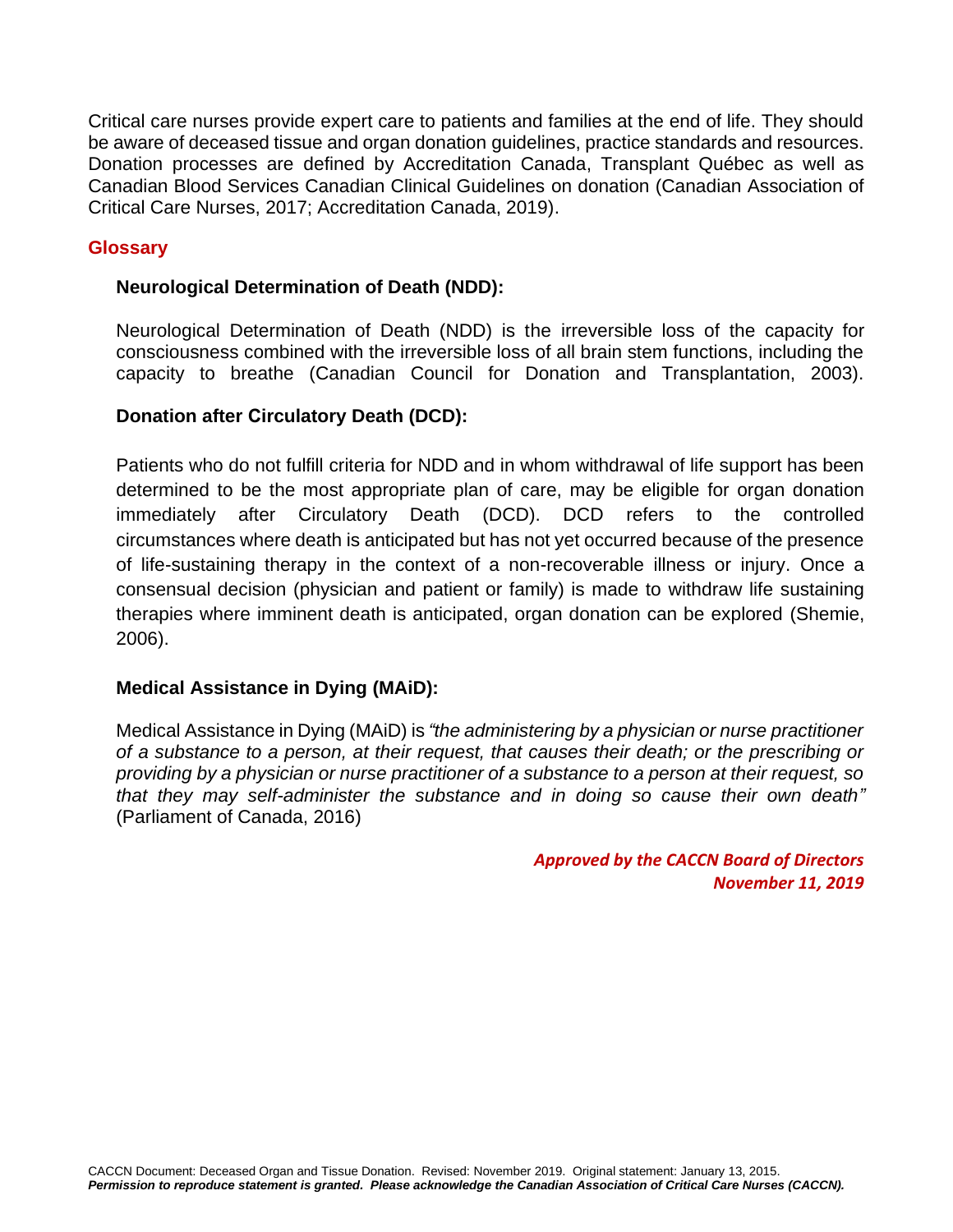# **References**

- Accreditation Canada. (2019). Organ and tissue donation standards for deceased donors. Retrieved from [https://store.accreditation.ca/products/organ-and-tissue-donation](https://store.accreditation.ca/products/organ-and-tissue-donation-standards-for-deceased-donors)[standards-for-deceased-donors](https://store.accreditation.ca/products/organ-and-tissue-donation-standards-for-deceased-donors)
- Bagshaw, S., Dodek, P., Fowler, R., Garland, A., Martin, C., Scales, D., Shaw, S., and Wunsch, H. (2016). Care in ICUs in Canada. Canadian Institute for Health Information. Ottawa, Ontario. Retrieved from https://secure.cihi.ca/free\_products/ICU\_Report\_EN.pdf
- Baxter, D., & Smerdon, J. (2000). Donation matters: Demographics and organ transplants in Canada, 2000 to 2040. Retrieved from [http://www.lhsc.on.ca/Patients\\_Families\\_Visitors/MOTP/Organ\\_and\\_Tissue\\_Donation/Rep](http://www.lhsc.on.ca/Patients_Families_Visitors/MOTP/Organ_and_Tissue_Donation/Report46.pdf) [ort46.pdf.](http://www.lhsc.on.ca/Patients_Families_Visitors/MOTP/Organ_and_Tissue_Donation/Report46.pdf)
- Canadian Association of Critical Care Nurses. (2017). Standards for critical care nursing (5th edition).Retrieved from https://caccn.ca/wp-content/uploads/2019/05/STCACCN-2017- Standards-5th-Ed.pdf
- Canadian Blood Services. (2019). Leading practices and clinical guidelines related to deceased donation [web page]. Retrieved from https://profedu.blood.ca/en/organs-andtissues/leading-practices-and-clinical-guidelines/deceased-donation
- Canadian Council for Donation and Transplantation. (2003). Severe brain injury to neurological determination of death: A Canadian forum. Report and recommendations. Medical management to optimize donor organ potential: A Canadian forum. Retrieved from http://www.giftoflife.on.ca/resources/pdf/Severe%20Brain%20Injury%20.pdf
- Canadian Nurses Association. (2017). Code of ethics for registered nurses. Retrieved from http://cna-aiic.ca/en/on-the-issues/best-nursing/nursing-ethics
- Canadian Institute for Health Information. (2018). Annual statistics on organ replacement in Canada. Dialysis, Transplantation and Donation 2008 to 2017. Ottawa, Canada. Retrieved from <https://www.cihi.ca/sites/default/files/document/snapshot-corr-2018-en.pdf>

Canadian Institute for Health Information. (2014). Deceased organ donor potential in Canada. Ottawa, Canada. Retrieved from https://www.cihi.ca/sites/default/files/organdonorpotential\_2014\_en\_0.pdf

Didiodato, G. (2019). Comparison of Ontario's intensive care units reported mortality rates from 2009-2012 using data from the Critical Care Information System (CCIS). Abstract